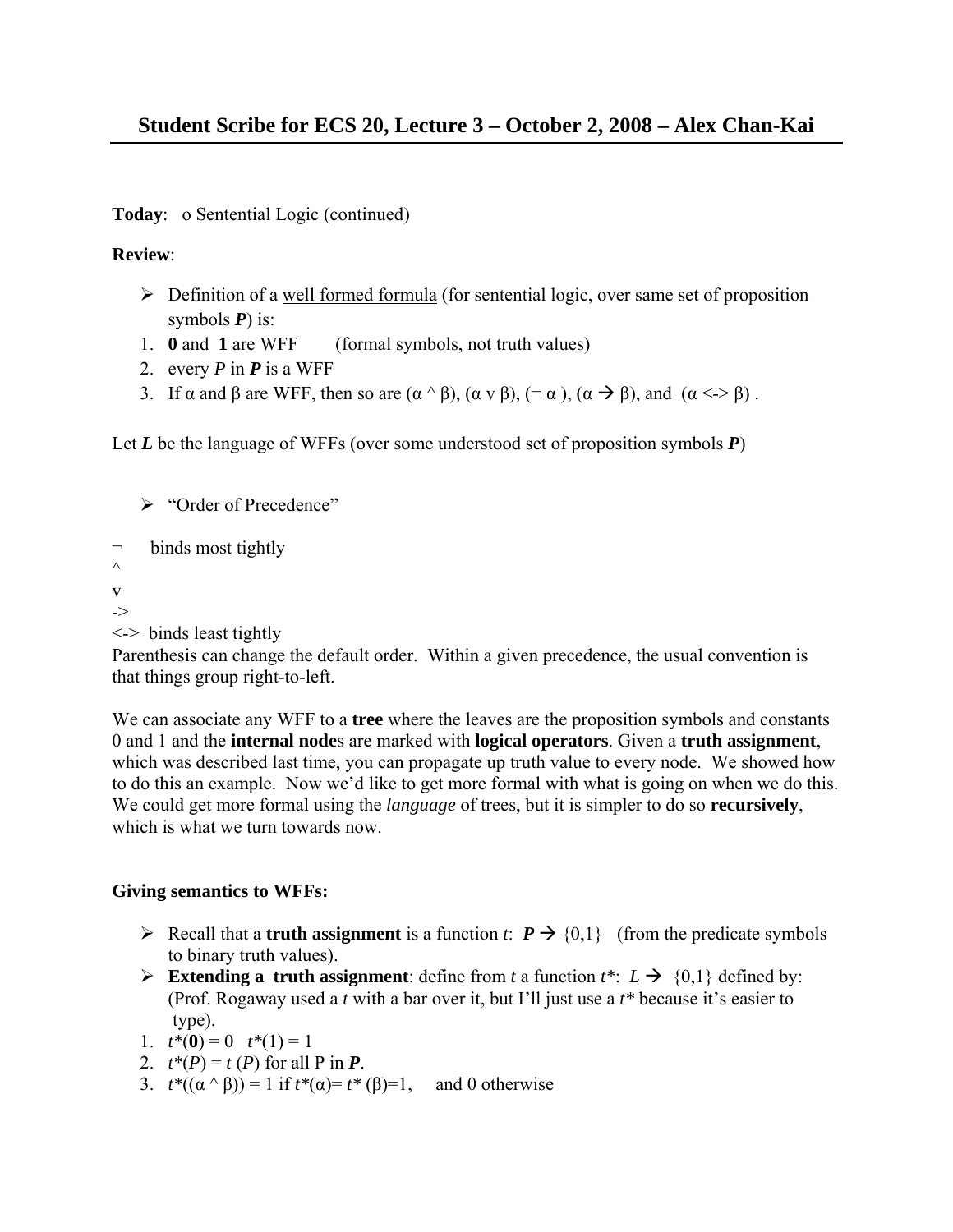$t^*( (\alpha \vee \beta) ) = 1$  if  $t^*(\alpha) = 1$  or  $t^*(\beta) = 1$ , and 0 otherwise  $t^*((\neg \alpha)) = 1$  if  $t^*(\alpha) = 0$ , and 0 otherwise  $t^*((\alpha \to \beta)) = 0$  if  $t^*(\alpha) = 1$  and  $t^*(\beta) = 0$ , and 1 otherwise  $t^*( (\alpha \leq S) ) = 1$  if  $t^*(\alpha) = \beta$ , and 0 otherwise

#### **Some practice designing formulas …. and** *circuits***, too**

**Exercise 1** Who won the fight?

Two fighters, A and B. Three judges, each votes "0" if he thinks A won and "1" if he things B won. We want to create a Boolean formula that computes who won, according to *majority vote*.

Majority(P,Q, R) = 1 iff at least two of P,Q,R are 1, and 0 otherwise.

First write out a truth table for what you want:

| $\mathbf{P}$   | Q                | ${\bf R}$        | Y                |
|----------------|------------------|------------------|------------------|
| $\overline{0}$ | $\boldsymbol{0}$ | $\overline{0}$   | $\boldsymbol{0}$ |
| $\overline{0}$ | $\overline{0}$   | 1                | $\boldsymbol{0}$ |
| $\overline{0}$ | 1                | $\overline{0}$   | $\boldsymbol{0}$ |
| $\overline{0}$ | 1                |                  | 1                |
| 1              | $\boldsymbol{0}$ | $\overline{0}$   | $\overline{0}$   |
|                | $\boldsymbol{0}$ |                  |                  |
|                |                  | $\boldsymbol{0}$ |                  |
|                |                  |                  |                  |

*Disjunctive normal form* (DNF) – The formula is the OR of terms, and each term is the AND of variables or their complements. We can take ANY truth table and "read it out" as DNF. Above, we get

$$
(\neg P)QR \vee P(\neg Q)R \vee PQ(\neg R) \vee (PQR)
$$

We can simplify this a bit by "factoring out" QR from the first and forth disjunct giving a term  $(\neg P \vee P)$ QR = 1QR=QR:

$$
QR \vee P(\neg Q)R \vee PQ(\neg R)
$$

In class Prof. Rogaway then drew it as a circuit, using AND, OR, and NOT games, which I show in the notes below.

**Exercise 2:** Find WFF that is 1 if *exactly one* of A, B, C, and D, are true.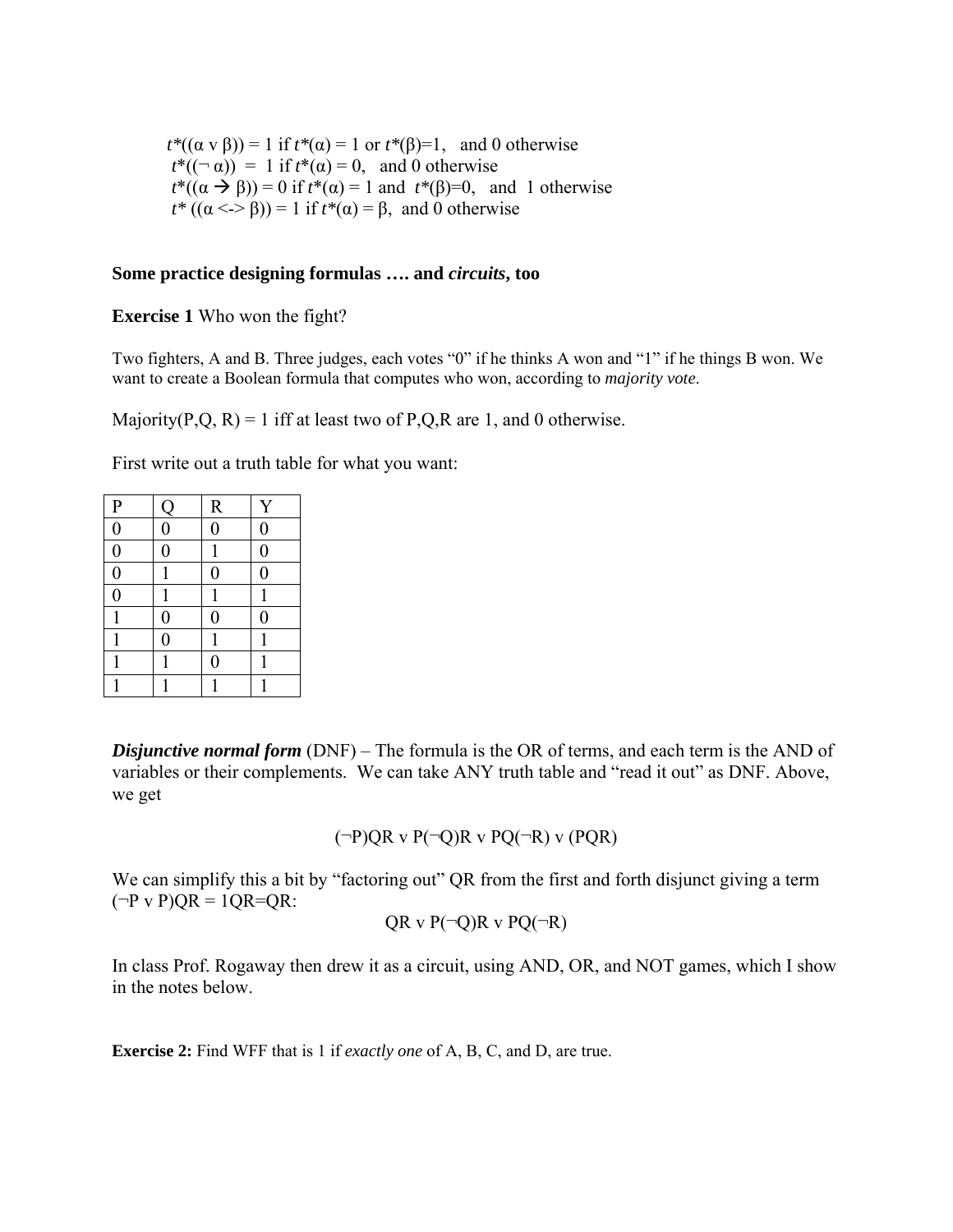For exactly one of these variables to be true, we need that *at least one* of the variables is true and *at most one* of the variables is true. The first is easy to translate into sentential logic:

$$
A\,v\,B\,v\,C\,v\,D
$$

The second is a little trickier: we want to say if A is true, for example than B must be false, that is,  $A \rightarrow \neg B$ ; and  $A \rightarrow \neg C$ , and so forth:

 $(A \rightarrow \neg B) (A \rightarrow \neg C) (A \rightarrow \neg D) (B \rightarrow \neg A) (B \rightarrow \neg C) (B \rightarrow \neg D) (C \rightarrow \neg A) (C \rightarrow \neg B) (C \rightarrow$  $\neg D$ ) (D  $\rightarrow \neg A$ ) (D  $\rightarrow \neg B$ ) (D  $\rightarrow \neg C$ ).

So and this formula and the prior one and you are done. More generally, to say that exactly one of  $X_1, \ldots, X_n$  are true, we could use a formula of the form

$$
(\forall_i X_i) \wedge \bigwedge_{i \neq j} (X_i \rightarrow \neg X_j)
$$

**Logical completeness.** By virtue of the "DNF algorithm" that turns any **truth table** to a **WFF** that corresponds to the functionality, we know that any Boolean formula—or any truth table can be represented using only the logical connectives  $\{\hat{v}, v, \hat{v}\}\$ . We say that this set of connectives are **logically complete**.

In fact, we can use a smaller set of connectives, eliminating **or** by using the identity:

$$
P \vee Q = \neg(\neg P \wedge \neg Q)
$$

which is known as DeMorgan's law. We could, alternatively, eliminate **and** by using the DeMorgan law:

$$
P \wedge Q \equiv \neg(\neg P \vee \neg Q).
$$

So we have show that

- $\land \& \neg$  are logically complete,
- $\sqrt{x}$   $\sim$  are logically complete. In addition,
- NAND, all by itself, is logically complete, because we can rewrite  $\land$  and  $\neg$  using NAND (tie the inputs of the NAND together to make an inverter) and
- NOR, all by itself, is logically complete, because we can rewrite v and  $\neg$  using NOR (tie the inputs of NOR together to make an inverter).

**Exercise 3**: Find a circuit to add up two 8-bit binary numbers.

Here is a diagram for how to use a **full adder**, and then a circuit for the adder. (In class we first wrote out the truth table for the full adder.)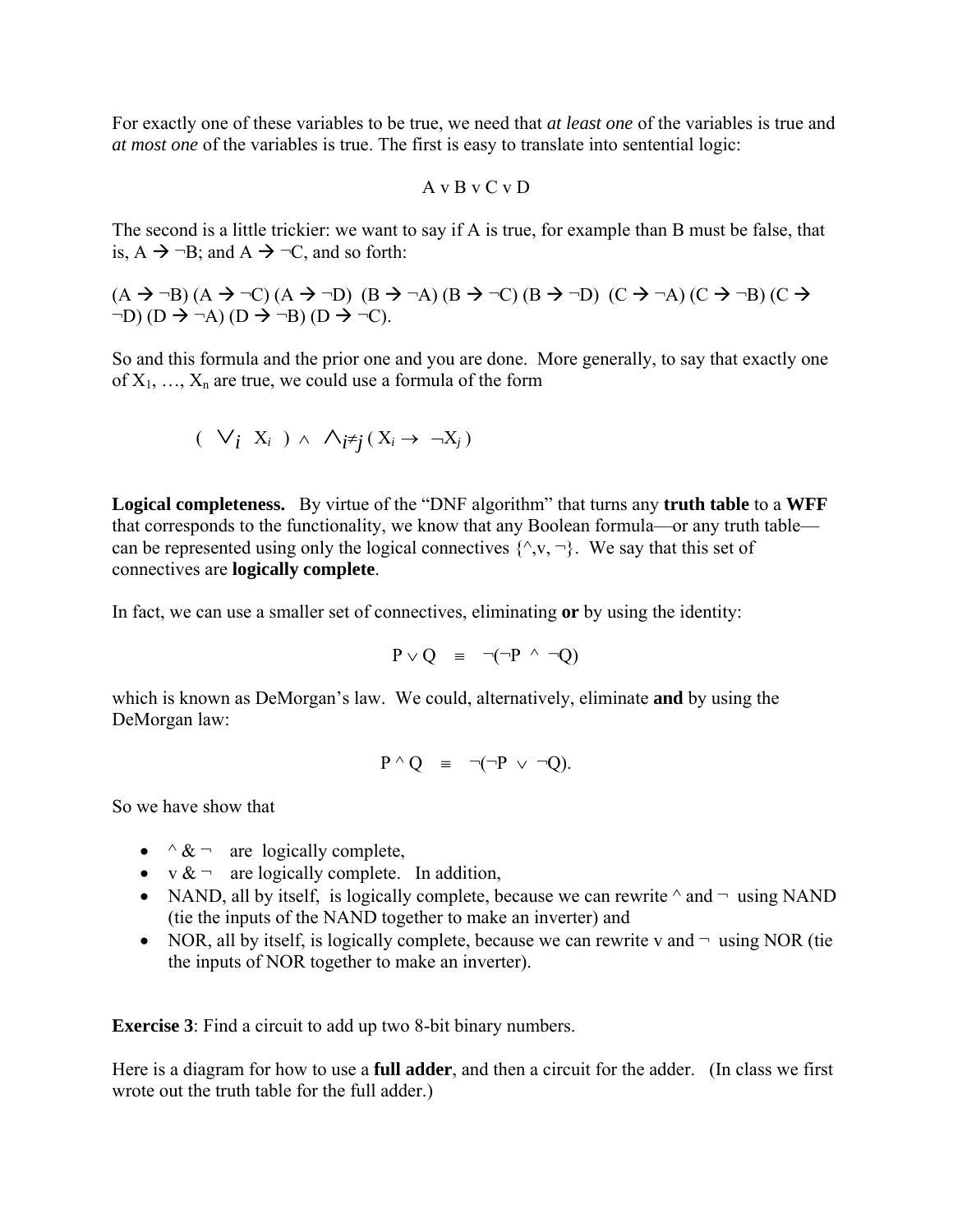

## **Tautologies, satisfiability, and logical equivalence**

### **Definitions:**

Given WFF's  $\alpha$  and  $\beta$ ,

- $\alpha$  is a **tautology** if  $t(\alpha) = 1$  for all truth assignments *t*
- $\alpha$  is **satisfiable** if there exists a truth assignment *t* s.t.  $t(\alpha)=1$
- $\alpha$  is a **contradiction** if  $t(\alpha) = 0$  for all truth assignments *t*.
- α and β are (logically) **equivalent** if  $t(α) = t(α)$  for all truth assignments *t*.

### **Gates Diagrams:**